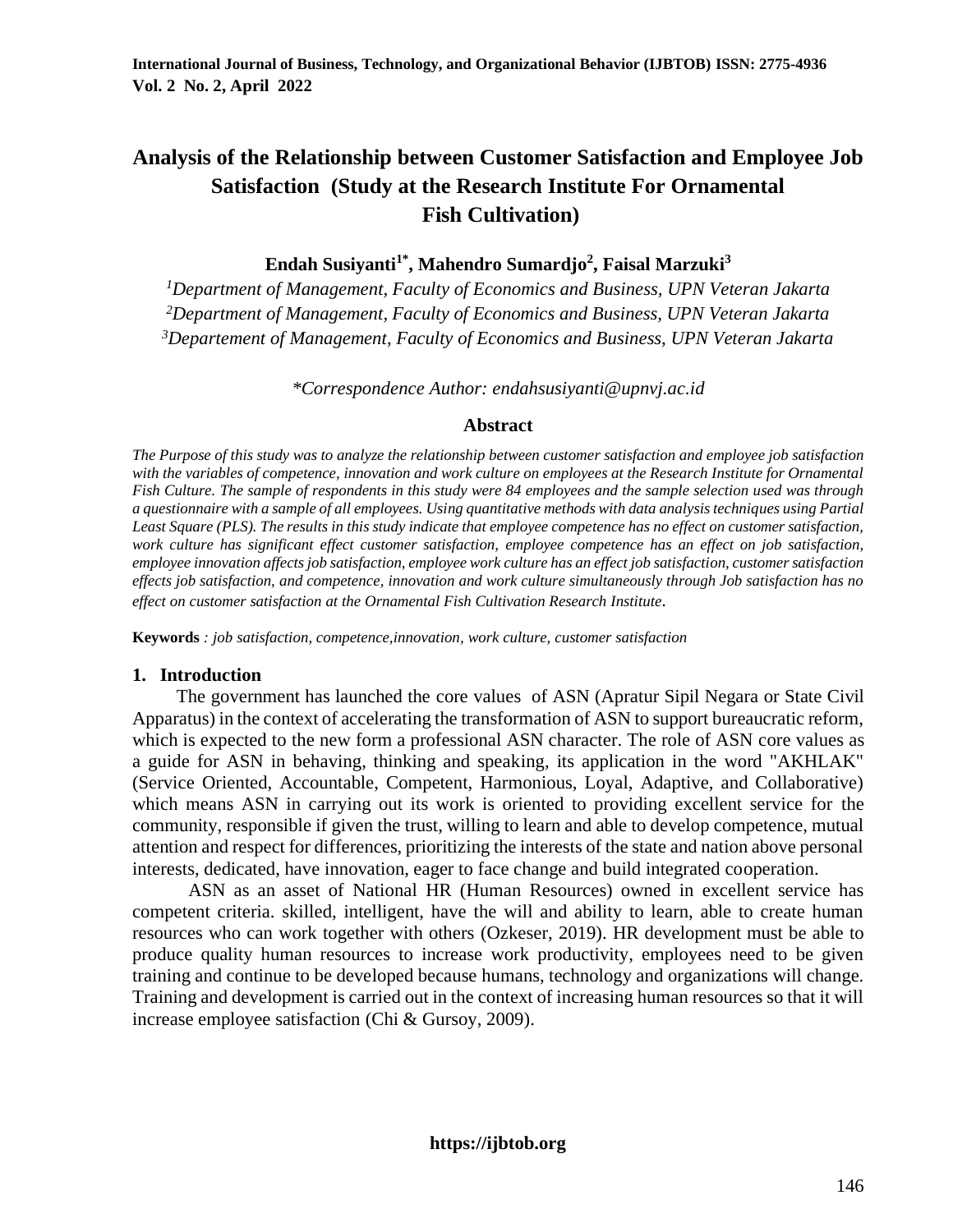| Years | Average | Score | <b>Applicable Standard Score</b> |
|-------|---------|-------|----------------------------------|
|       | ے بی ب  |       |                                  |
| 2019  | റ       |       |                                  |
|       | : aa    |       |                                  |
|       |         |       |                                  |

| Table 1. Score of Community Satisfaction Survey 2018 - 2020 |  |  |
|-------------------------------------------------------------|--|--|
|-------------------------------------------------------------|--|--|

Source : Ornamental Fish Cultivation Institute

Employees of the BBRIH (Balai Riset Budidaya Ikan Hias or Ornamental Fish Cultivation Research Institute), Ministry of Maritime Affairs and Fisheries of the Republic of Indonesia as part of the ASN have an obligation to embody public satisfaction with their services. From the year of 2018 to 2020, the overall Community Satisfaction Survey score are 3.55 - 3.99 in the Good category. In this case Ornamental Fish Cultivation Research Institute, during that period has provided satisfactory service to customers, but they are also still needs to review every service activity to the community, this is important for improving the performance of the institute in the future. Table 1 also demonstrate the increasing number of the score, but not significantly because based on Government Regulation No. 17 of 2017 Regarding Performance Assessment Guidelines in category B  $(3.51 - 4.00)$  this is because BRBIH has made several service improvements including service quality by speed up service time, strive to make laboratories accredited, add infrastructure, one of which is by registering online at the laboratory and conducting satisfaction surveys from customers/stakeholders. Based on the table 1, for three years the Customer Satisfaction Survey has a score of B, the standard applicable in accordance with PP No. 17 of 2017 has a score of A.

Related to employee job satisfaction, researchers in obtaining the phenomenon that occurred conducted a pre-study in the field by distributing job satisfaction questionnaires to twenty employees at the Ornamental Fish Cultivation Research Institute. The results of the pre-study can be seen in the following table bellow :

| N <sub>0</sub> | Question                   | LS                 | S   | <b>VS</b> | Total<br>Respondent | Total<br>Score | Applicable<br>Standard<br>Score |
|----------------|----------------------------|--------------------|-----|-----------|---------------------|----------------|---------------------------------|
|                | The comfortable working    | 6                  | 10  | 4         | 20                  | 62             |                                 |
|                | conditions at my place are |                    |     |           |                     |                | 100%                            |
|                | adequate                   | 30%                | 50% | 20%       | 100%                | 62%            |                                 |
| 2              | My job requires innovative | 10                 | 10  |           | 20                  | 70             | 100%                            |
|                | ideas in completing work   | 50%                | 50% | 0%        | 100%                | 70%            |                                 |
|                | The association of co-     | 6                  | 10  | 4         | 20                  | 62             |                                 |
| 3              | workers greatly supports   |                    |     |           |                     |                | 100%                            |
|                | work productivity          | 30%                | 50% | 20%       | 100%                | 62%            |                                 |
|                |                            | <b>Total Score</b> |     |           |                     | 194            | 300%                            |
|                |                            | Percentage         |     |           |                     | 64,67%         |                                 |

**Table 2**. Results of Pre-Research Survey of Ornamental Fish Cultivation Research Institute on Work Satisfaction

Source : Processed Data

Information : LS (Less Satisfied) = 2, P (Satisfied) = 3, VS (Very Satisfied) = 4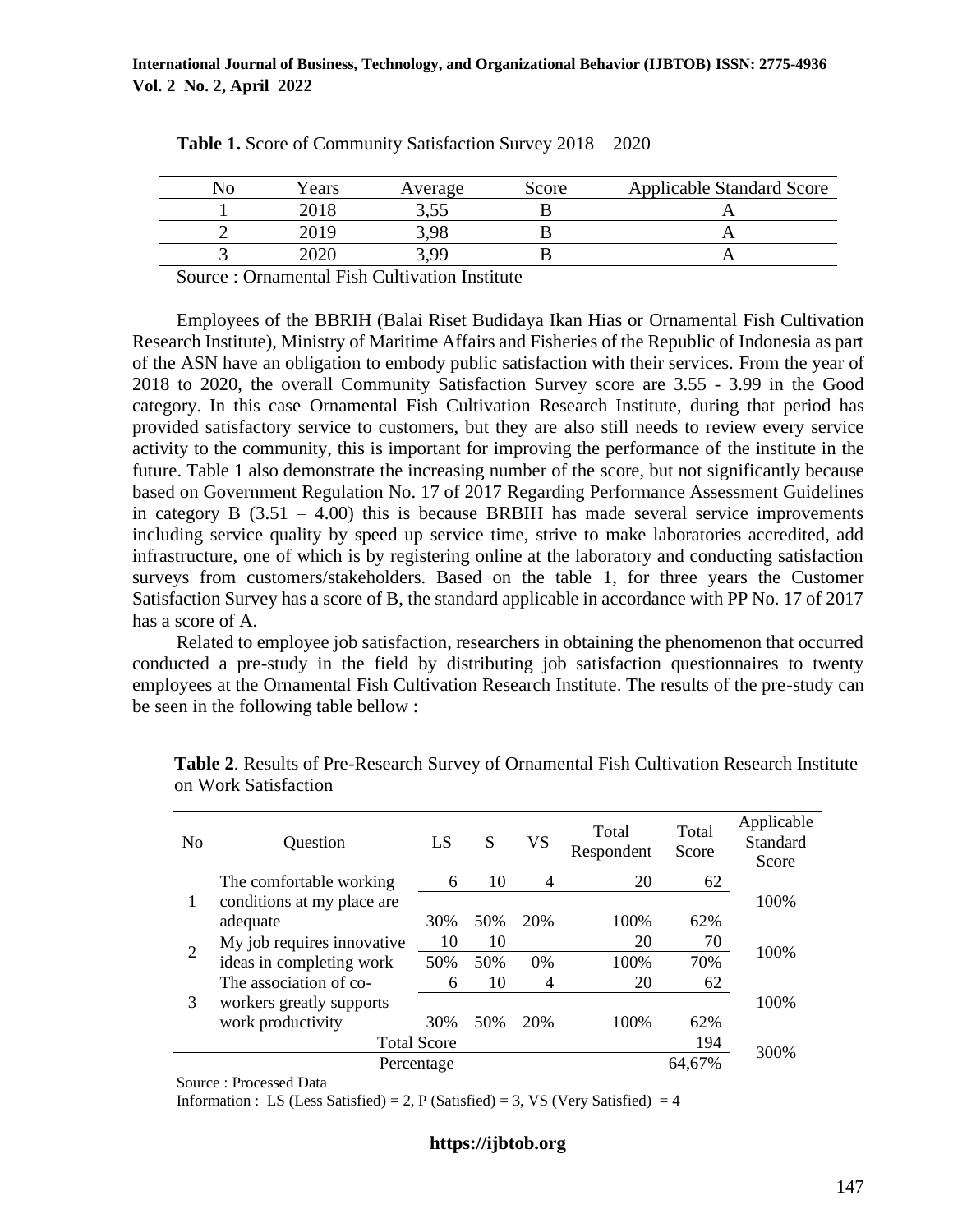Based on survey data from 20 employees from several questions, it is known that the level of job satisfaction of employees at the Ornamental Fish Cultivation Research Institute with a percentage of 64.67 can be concluded on average range. This score should reach 100%, and this shows that job satisfaction is still far from the organization's expectations. The reason is because there are still respondents who feel that the working conditions and the support of their colleagues are still lacking. According to (Huseno, 2016) high job satisfaction will create a positive bond between employees and their work so that employees are expected to work with optimal results, from almost all organizations that experience rapid progress marked by high job satisfaction from their employees. In addition, according to (Fattah, nd) employee job satisfaction is a feeling of pleasure and displeasure of employees towards their work, job satisfaction is also an employee's emotional response to work situations that can be seen from the achievement of results that have met expectations, there are five dimensions of employee job satisfaction characteristics that affect employees in their work, namely: (1) their work, indicators: interesting work, learning opportunities, giving responsibility; (2) Rewards, can be seen from the indicators: basic salary, allowances, other income; (3) Promotion, the indicators are employee skills and career paths increase; (4) Supervision as for the indicators: the relationship between superiors and subordinates, the extent of the direction or guidance of superiors; (5) coworkers, indicators that influence social relations among employees, employee collaboration, co-workers motivation.

Employees who are satisfied with their work will show better performance (Siengthai & Pila-Ngarm, 2016). Good performance will have implications for quality service to customers. The benchmark for company success is the extent to which customers perceive that the quality of service provided is of good value (Eisingerich & Bell, 2008). This is a concern of the organization when employee job satisfaction is a determining factor for customer satisfaction. Employees with a good and comfortable work environment will produce satisfied and loyal customers to the organization because customers get a good service experience according to customer expectations (Chi & Gursoy, 2009). However, there are studies that do not agree with the assumption that there is a positive relationship between employee satisfaction and customer satisfaction, because it is possible for employees to have good performance when employees feel part of the obligations that are usually carried out in carrying out while doing their job. (Gursoy & Swanger, 2007).

The low quality of service from ASN employees will depend on these professional employees. According to (Komara, 2019) the unqualified ASN employees are not proportional to the number of ASN employees with their stakeholders, in addition to the low competence of these ASN employees. ASN employees have a very important role in determining the quality of service, the government tries to improve the quality of ASN by improving skills in technology and services by providing training, workshops or seminars, and following technical guidance. Competence is very useful to help create good and quality services. Individual competence in service can be described as skills, knowledge, motivation, traits and attitudes of employees so that organizations can carry out services that run well without obstacles in accordance with the goals set. HR competencies that are needed by the organization, the required competencies are certain competencies to support the implementation of work with good results, competencies will affect job satisfaction (Raffie et al., 2018). Other research shows that competence does not have a significant effect on job satisfaction, what matters is that the more employees work experience, the more work will be achieved, this increases employee performance related to customer satisfaction (Rosmaini & Tanjung, 2019).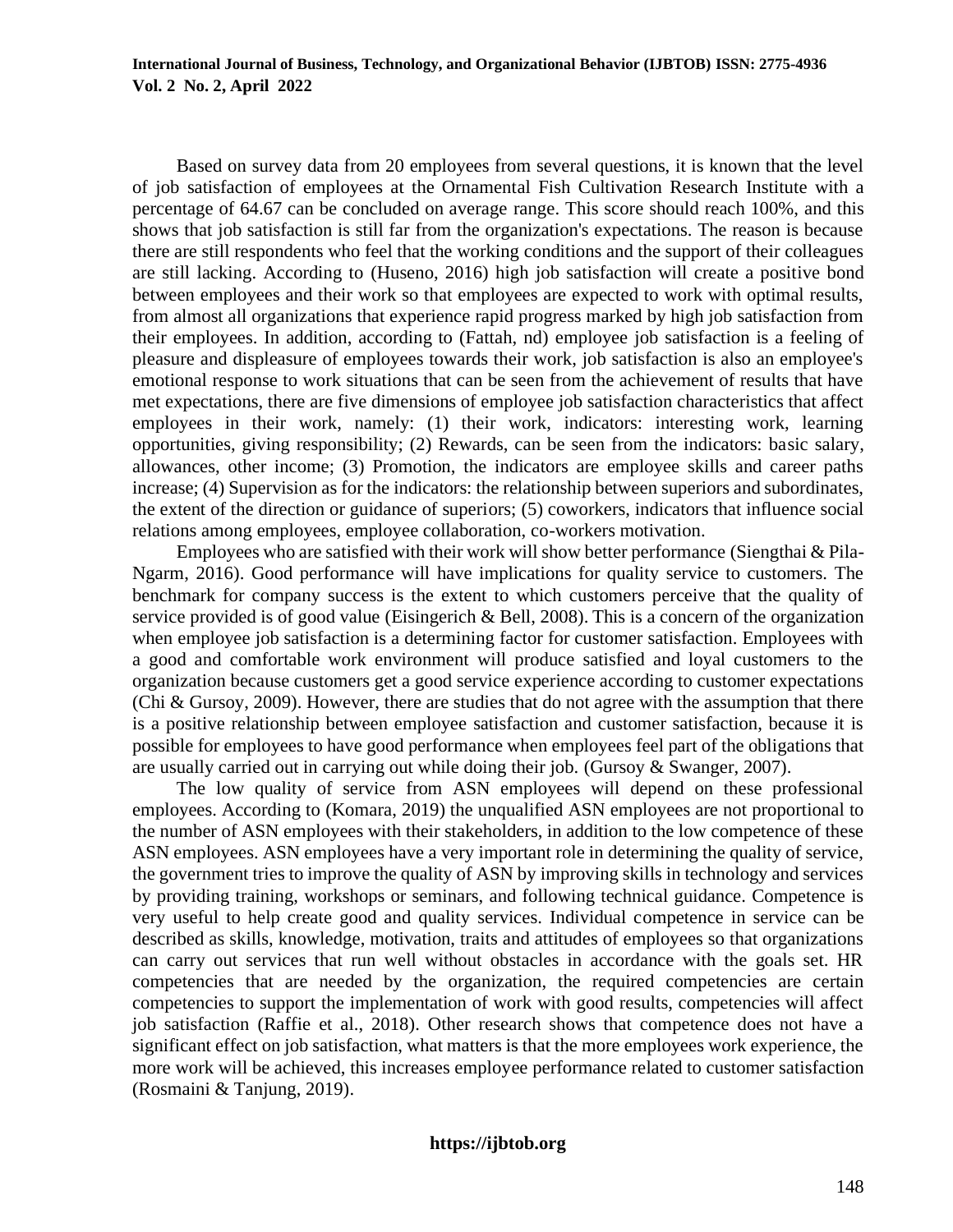The innovations carried out by the Ornamental Fish Cultivation Research Institute are in the form of discoveries and developments in the form of research results that will be disseminated to the public. The importance of innovation for research is as new science and technology that can be utilized by users/stakeholders, especially ornamental fish cultivators and ornamental fish entrepreneurs. The creativity of researchers is needed to innovate, so that the products/services produced are able to compete with entrepreneurs both domestically and abroad. Currently, there are not many innovations, this is due to the lack of research to produce new products/services. Based on the results of research on innovative behavior there is a positive influence on employee performance, if the innovative behavior of employees is good then employee job satisfaction will be good too juga (Sujarwo Anton & Wahjono, 2017). Other studies have revealed that the climate for innovation emerged as a major predictor of job satisfaction, while providing a small, significant increase in the variance described in perceived performance (García-Buades et al., 2015). However, supervisors, underrepresented groups such as women and ethnic minorities, and older employees perceive that innovation has a negative impact on job satisfaction (Park et al., 2016). Innovations carried out must have a positive impact on improving performance which will affect employee satisfaction by eliminating problems and conditions that are considered inefficient and effective based on providing improved service to customers by implementing a good work culture.

Work culture creates a work environment in the organization that makes employees work fully, productively and enthusiastically so that they can produce innovation. Work culture is the behavior, nature and attitude of employees in carrying out their work. The work culture in the organization is formed in order to change the attitudes and behavior of employees so that work productivity can increase in facing future challenges, both external and internal challenges. Achieving organizational goals requires a work culture which is a determining aspect of organizational success. In addition, work culture describes the way employees think, direct and act in their work. While work culture (Bukit et al., 2017) is as an individual self-image in his community that shows values and norms so that the emergence of cultural values that are embraced by members in the organization. While work behavior is productive, creative, dynamic and hard work so that the organization will be better.

The results of the study stated that the work culture variable had a positive effect on employee job satisfaction (Pawirosumarto et al., 2017). Other supporting research is research that proves work culture has an effect on job satisfaction for employees pegawai (Raffie et al., 2018). However, other research states that work culture has no significant effect on job satisfaction for employees (Sri Handoko Budi Nugroho, 2016).

#### **2. Literature Review**

#### **2.1 Job Satisfaction**

Understanding job satisfaction according to (Indrasari, 1375) provides individuals with stimulating and interesting work and gives them the autonomy and flexibility to do their jobs well by increasing job satisfaction and flexibility, which encourages high performance and productivity. (Kreitner et al., 2001) state that job satisfaction is the effectiveness or emotional response of employees to the point of view of their work. (Pawirosumarto et al., 2017) explains that job satisfaction is an employee's reaction about the pleasant or unpleasant things in the work they do.

According to (Robbins P Stephen, 2013), job satisfaction is an individual act towards his work. This theory argues that satisfaction is highest and turnover lowest when personality and work match. Job satisfaction indicators according to Rivgim and Sagala in (Bahri, 2018), factors that provide job satisfaction are leadership style, behavior, fulfillment of salaries and effective work.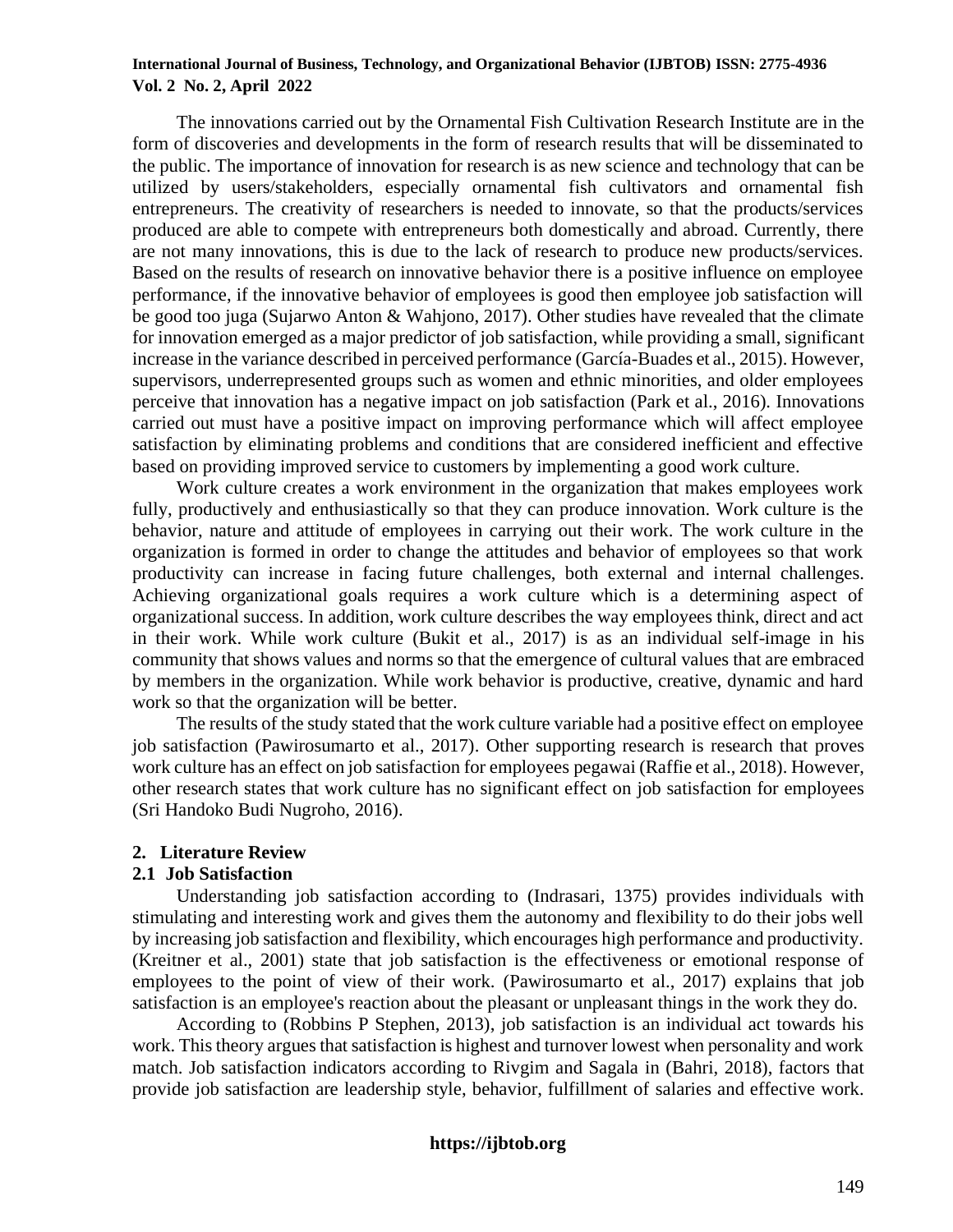Factors measuring an employee's job satisfaction are: (1) Job content, (2) Supervision, (3) Organization and management, (4) Colleagues (5) Salary and other financial benefits for example incentives (6) Advancement opportunities and (7) work conditions. While the Job Descriptive Index (JDI), the factors that cause job satisfaction are: a). Work in the right place. b). Synchronous payments. c). Organization and management. d). Appropriate supervision according to work and e). Employees in suitable jobs. Ensuring workers are satisfied with their jobs by comparing the employee's work with the ideal job.

# **2.2 Competence**

According to (Robbins P Stephen, 2013), competence is the ability (ability) or potential of employees to carry out tasks in their work, the two influencing factors are intellectual and physical abilities. Intellectual abilities are (1) Numerical talent: the ability to do calculations accurately and quickly, (2) Language Comprehension: the ability to know what is read or heard and organize words, (3) Perceptual speed: the ability to recognize visual differences and similarities accurately and quickly ( 4) Inductive thinking: the ability to analyze logical sequences of problem solving problems, (5) Deductive thinking: the skill to use the mind and assess how opinions are applied, (6) Spatial visualization: the ability to describe objects if their position is changed, (7) Storage: the ability to remember and retain experience. While the physical abilities are (1) Dynamic strength: the ability to work repeatedly, (2) Trunk strength: the ability to use the trunk muscles, especially the abdomen, (3) Static strength: the strength of external objects, (4) Explosive strength: create maximum energy in explosive action, (5) Flexibility level: ability to use back and trunk muscles, (6) Dynamic flexibility: ability to perform repetitive and fast movements, (7) Body coordination: ability to perform simultaneous actions of the body, (8) Balance : skills to balance, (9) Endurance: The ability to maintain endurance.

According to (Armstrong, 2006) core competencies describe special or unique ways that an organization can do, by comparing with its competitors with good results, in key areas of ability such as technology, marketing, quality delivery, innovation and use of human and financial resources. If the organization knows its unique capabilities, it can stay focused on using and developing them. These distinctive abilities are the skills, knowledge, commitment and expertise of employees in the organization. This belief is the basis of philosophy in implementing HR strategy.

# **2.3 Innovation**

According to (Robbins P Stephen, 2013), Innovation is a new idea that is used in implementing or updating products, processes or services. Successful organizations must encourage innovation and have the art of change, or the organization will be lost. Victory goes to organizations that define flexibility, continue to add quality and beat the market with a constant stream of innovative products and services. Employees in the organization can be the initiators of innovation or can be the main stumbling block. The manager's challenge is to encourage creativity and employee tolerance for change.

According to (Armstrong, 2006), the role of innovation can be carried out with a strategic approach to HRM will mean that HR specialists will innovate, they introduce new processes and procedures that they believe will increase organizational effectiveness. The need for innovation must be determined by an analysis and diagnosis process that identifies the business need and the problem to be faced. A 'benchmark' may be made to identify 'best practices' adopted by other organizations. But in order to achieve the 'best fit' innovation must meet the specific needs of the business, namely: it may differ from other 'best practice' organizations. It can be demonstrated that the innovation is appropriate, useful and practical in the circumstances and can be implemented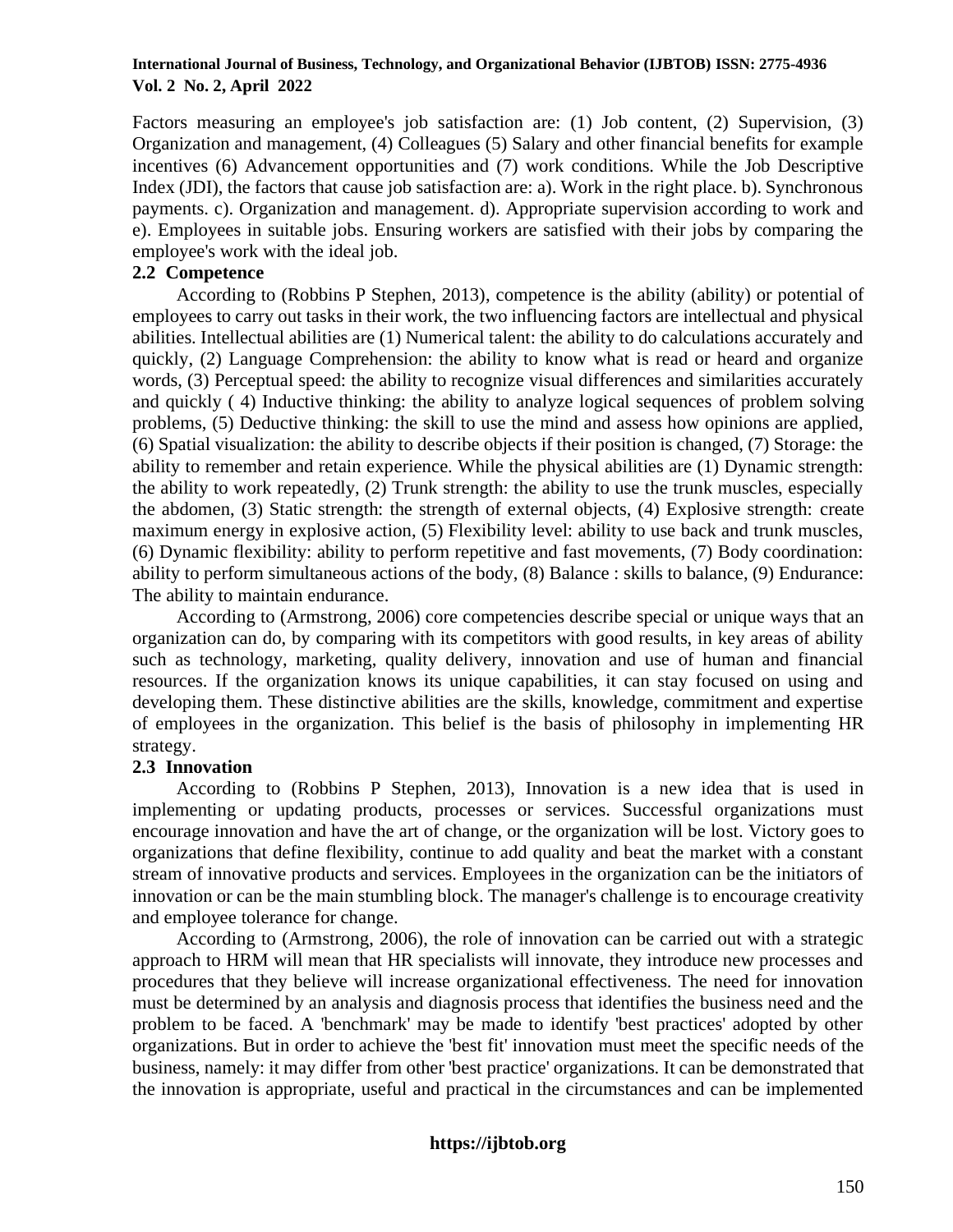without too much difficulty in the form of resistance from those affected by it or unjustified use of the resources – finances and time of those involved.

# **2.4 Work Culture**

According to (Robbins P Stephen, 2013), there are seven main characteristics of work culture: (1) Employees are driven to innovate and overcome risks (2) Employees are able to show accuracy, concern and analysis (3) Management pays attention to the results in the form of processes or techniques used. (4) Employees, management considers the results of employees in the organization (5) How the team performs organized work activities. (6) Aggressiveness, the extent to which employees are more competitive and aggressive. (7) Stability, the organization establishes a different status quo with growth. The functions of work culture are: First, it has a boundary-setting role, thus showing the differences between organizations. Second, the identity of the members of the organization. Third, a great commitment to personal needs. Fourth, the social system of increased stability. Definition of work culture according to (Tewal, 2017), organizational culture is a value system, each organization has a distinctive culture that distinguishes it from other companies, while the strength or weakness of organizational culture in the company depends on the core values developed by employees.

# **2.5 Customer Satisfaction**

(Kotler, 2018), states that customer satisfaction is a person's happy or unhappy emotion after comparing and seeing products and services with the desired performance, consumer behavior is influenced by three factors: culture (social class, culture, and subculture), social (social status, group references, and family), and personal (age, personality, lifestyle, occupation, self-concept and economy). Consumer behavior is influenced by four main psychological factors, namely memory, learning, perception and motivation

(Indrasari, 1375), defines customer satisfaction depending on the perceived product results against the wishes of the buyer. If the product is not as desired, the customer is not satisfied. However, if performance exceeds expectations, the customer is very satisfied. In addition, the perceived value of customers based on customer evaluations of the differences in the benefits and costs of market offerings relative to competitors' offerings, is very important because customers do not judge from costs either accurately or objectively. The customer acts on the expected value.

# **3. Methodology**

According to Hardani, et al (2020, p. 80) The population of each study is implicitly stated, namely according to the place of research which is the scope and number of populations as well. The population is held with the aim of determining the sample members taken from the population members and ensuring the generalization area. Research using all members of the population is called the total sample or census, which is used if the members of the population are small. The population used is the employees of the Ornamental Fish Cultivation Research Institute. In this study the number of employees as many as 84 employees. According to Hardani, et al (2020, p. 80) The population of each study is implicitly stated, namely according to the place of research which is the scope and number of populations as well. The population is held with the aim of determining the sample members taken from the population members and ensuring the generalization area. Research using all members of the population is called the total sample or census, which is used if the members of the population are small. The population used is the employees of the Ornamental Fish Cultivation Research Institute. In this study the number of employees as many as 84 employees.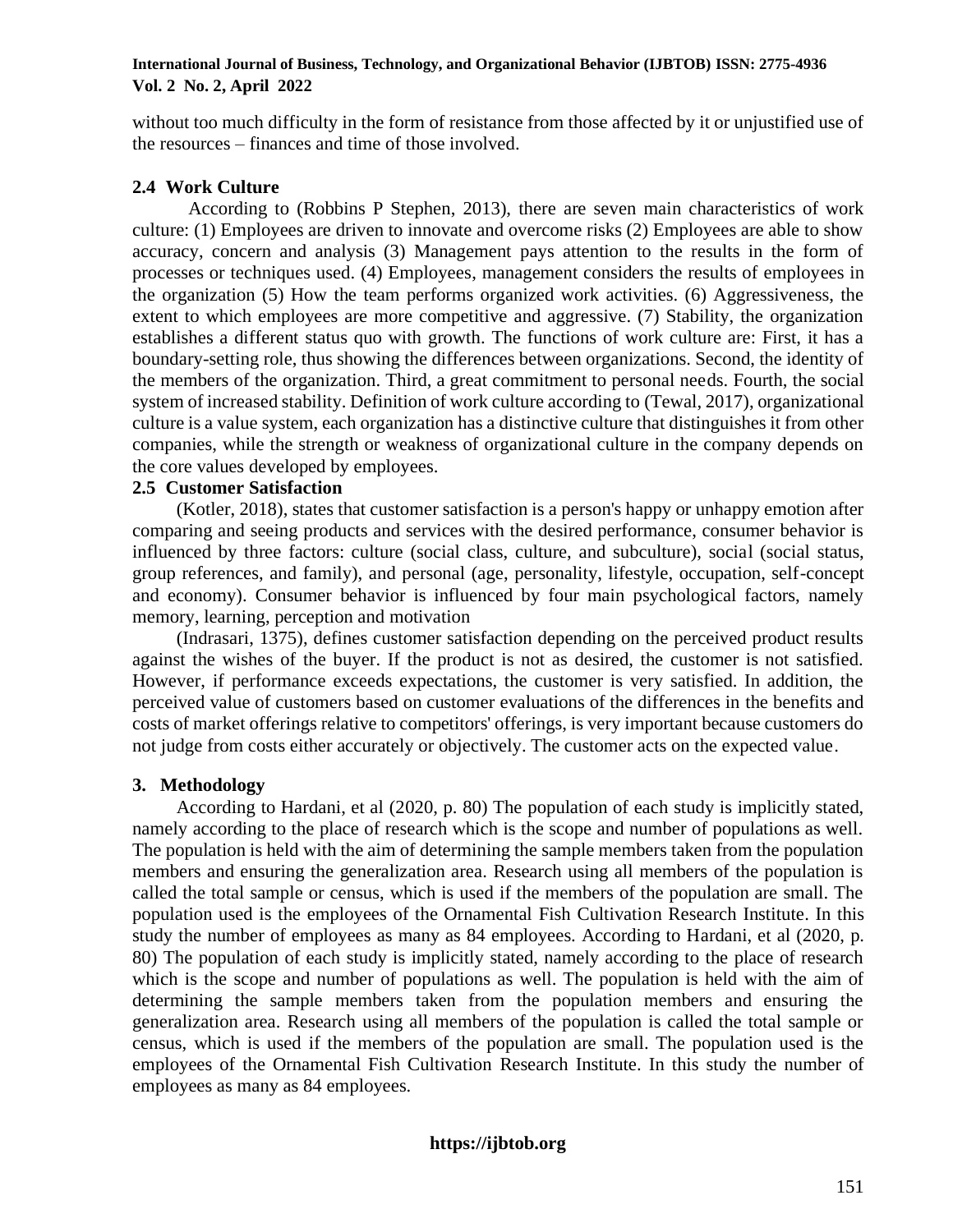# **3.1 Data Collection**

Types of data can be divided into two, namely primary data and secondary data. Primary data is data taken from original sources without intermediaries. While secondary data is data obtained through intermediary media such as documentary data. The type of data used in this research is primary data. The source of the research is by distributing questionnaires to respondents. Primary data obtained by using a questionnaire is the main thing for data collection. The results of the questionnaire will be in the form of numbers, tables, statistical analysis, and explanations and conclusions of research results. Analysis of quantitative data is based on the results of the questionnaire. The main purpose of making a questionnaire is to obtain information relevant to the purpose of the survey and to obtain information with the highest possible reliability and validity. Sugiyono in (Rialmi, 2017) states the questionnaire technique is a data collection technique carried out by giving questions and written statements to respondents to answer them.

# **3.2 Conceptual Framework**





# **3.3 Hypothesis**

Based on the results with the development of hypotheses, this paper was made to develop a research model on competence, innovation and work culture with job satisfaction that will affect customer satisfaction. The hypothesis can be formulated as follows:

- a. H1. Employee competence has an influence on customer satisfaction
- b. H2. Work culture has an influence on customer satisfaction
- c. H3. Employee competence affects job satisfaction
- d. H4. Employee innovation has an influence on job satisfaction
- e. H5. Work culture has an influence on job satisfaction.
- f. H6. Customer satisfaction affects job satisfaction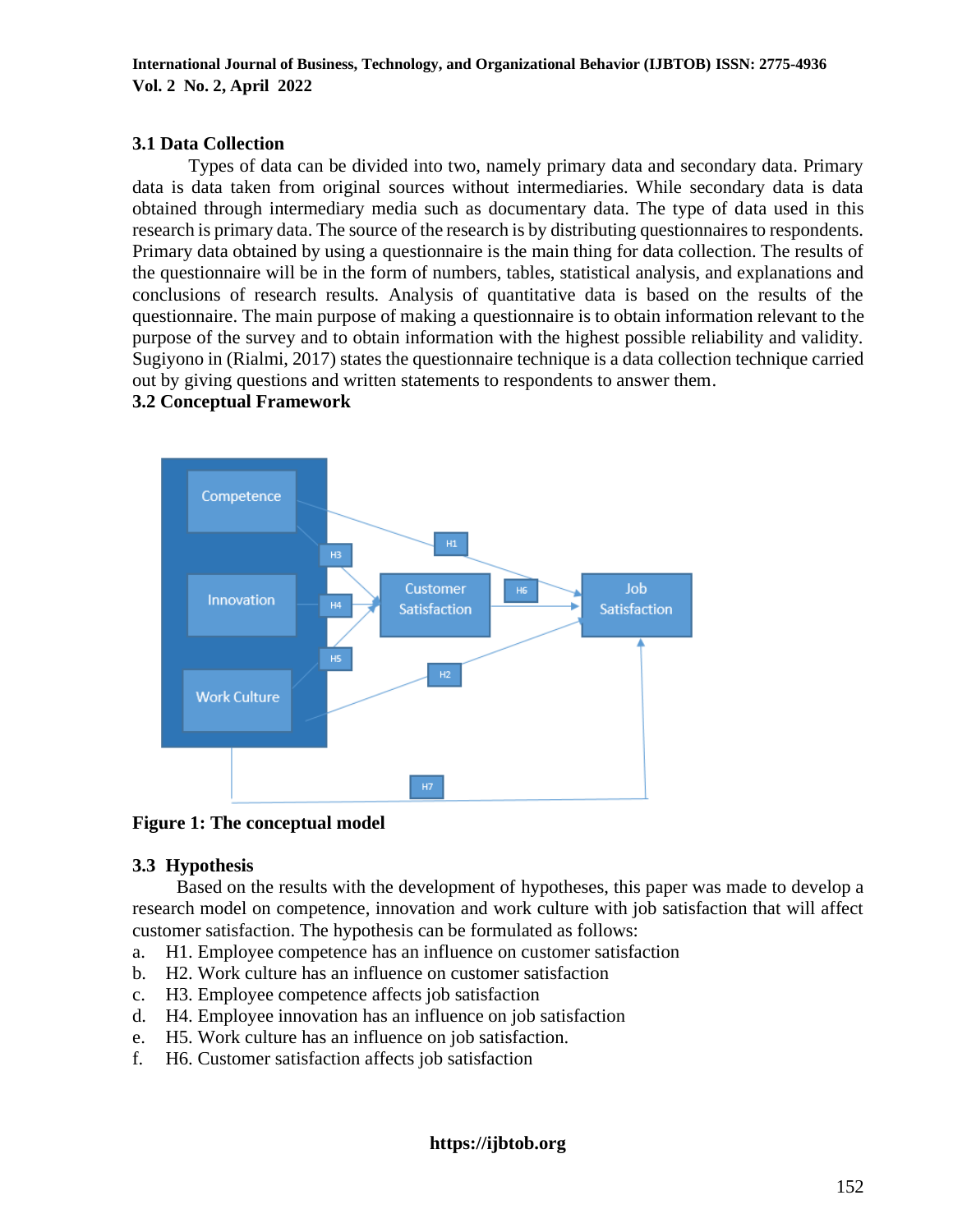g. H7. Competence, Innovation and Work Culture simultaneously influence through customer satisfaction on job satisfaction.

# **4 Result and Discussion**

# **4.1 Result**

# **A. Descriptive Analysis**

Descriptive statistical analysis is analyzing by describing the data collected without the aim of making generally accepted conclusions. It is used if the researcher only describes the data and does not describe the sample population taken. Selian that describes the average (mean). The results of data analysis are displayed in a table model. In the average summary, apart from being able to group answers from respondents, it can also see the tendency of respondents' assessment of the statements given. In order to facilitate the categorization of the average value, a class limit will be given. Descriptive analysis in the study by calculating the average value (mean) and standard deviation then categorized into high, medium and low categories, according to the categorization technique (Sekaran & Bougie, 2016)

$$
RS = \frac{m-n}{b}
$$

Remarks ;

| <b>RS</b>           | : interval                         |  |  |  |
|---------------------|------------------------------------|--|--|--|
| m                   | : highest score of possible answer |  |  |  |
| n                   | : lowest score of possible answer  |  |  |  |
| $\mathbf{h}$        | : number of classes available      |  |  |  |
| Thus, its obtained: |                                    |  |  |  |

$$
RS = \frac{5-1}{3} = 1,33
$$

 **Table 3. Class Categories**

| <b>Categories</b> | <b>Interval</b> |
|-------------------|-----------------|
| Low               | $1,00 - 2,33$   |
| Medium            | $2,34 - 3,67$   |
|                   | $3,67 - 5,00$   |

Source : (Sekaran & Bougie, 2016)

# **B. Validity Test**

Based on each construct that exists in each indicator for the variables of competence, innovation, work culture, job satisfaction and customer satisfaction, the loading factor values have been obtained to assess convergent validity. Convergent validity test to see the relationship between the indicator instrument and its variables, the relationship between the instruments on the indicator having a loading factor  $> 0.5$  is said to be good. Below are the results of these calculations using SmartPLS 3.0, as follows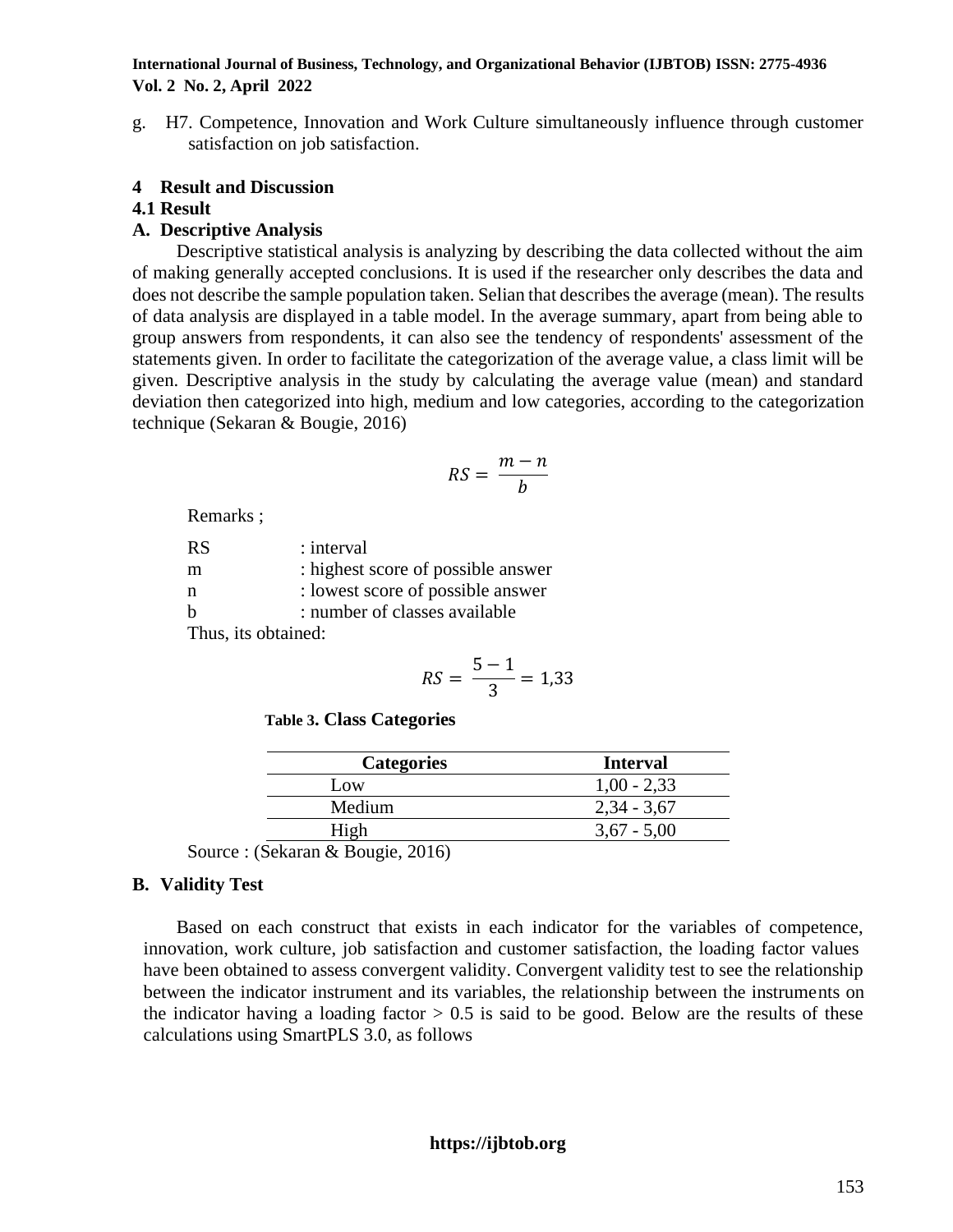|                 | Work           | <b>Innovation</b> | Job                 | <b>Customer</b> | <b>Employee</b> |
|-----------------|----------------|-------------------|---------------------|-----------------|-----------------|
|                 | <b>Culture</b> |                   | <b>Satisfaction</b> | Satisfaction    | Competence      |
| BK1             | 0.888          |                   |                     |                 |                 |
| BK <sub>2</sub> | 0.879          |                   |                     |                 |                 |
| BK3             | 0.883          |                   |                     |                 |                 |
| BK4             | 0.898          |                   |                     |                 |                 |
| BK5             | 0.893          |                   |                     |                 |                 |
| BK6             | 0.906          |                   |                     |                 |                 |
| BK7             | 0.570          |                   |                     |                 |                 |
| BK8             | 0.602          |                   |                     |                 |                 |
| IP1             |                | 0.865             |                     |                 |                 |
| IP2             |                | 0.780             |                     |                 |                 |
| IP3             |                | 0.867             |                     |                 |                 |
| IP4             |                | 0.838             |                     |                 |                 |
| IP <sub>5</sub> |                | 0.863             |                     |                 |                 |
| IP <sub>6</sub> |                | 0.801             |                     |                 |                 |
| IP7             |                | 0.841             |                     |                 |                 |
| IP8             |                | 0.880             |                     |                 |                 |
| IP <sub>9</sub> |                | 0.809             |                     |                 |                 |
| IP10            |                | 0.882             |                     |                 |                 |
| KK1             |                |                   | 0.564               |                 |                 |
| KK <sub>2</sub> |                |                   | 0.796               |                 |                 |
| KK3             |                |                   | 0.917               |                 |                 |
| KK4             |                |                   | 0.816               |                 |                 |
| KK5             |                |                   | 0.863               |                 |                 |
| KK6             |                |                   | 0.804               |                 |                 |
| KK7             |                |                   | 0.864               |                 |                 |
| KK8             |                |                   | 0.657               |                 |                 |
| KK9             |                |                   | 0.689               |                 |                 |
| <b>KK10</b>     |                |                   | 0.651               |                 |                 |
| KP1             |                |                   |                     | 0.753           |                 |
| KP <sub>2</sub> |                |                   |                     | 0.599           |                 |
| KP3             |                |                   |                     | 0.844           |                 |
| KP4             |                |                   |                     | 0.906           |                 |
| KP5             |                |                   |                     | 0.881           |                 |
| KP <sub>6</sub> |                |                   |                     | 0.883           |                 |
| KP7             |                |                   |                     | 0.828           |                 |
| KP8             |                |                   |                     | 0.550           |                 |
| KT1             |                |                   |                     |                 | 0.834           |
| KT <sub>2</sub> |                |                   |                     |                 | 0.852           |
| KT3             |                |                   |                     |                 | 0.838           |
| KT4             |                |                   |                     |                 | 0.844           |
| KT5             |                |                   |                     |                 | 0.897           |
| KT6             |                |                   |                     |                 | 0.838           |
| KT7             |                |                   |                     |                 | 0.864           |
| KT8             |                |                   |                     |                 | 0.846           |

# **Table 4.** Outer Loading Factor

Source: SmartPLS 3.0 Output Results, 2021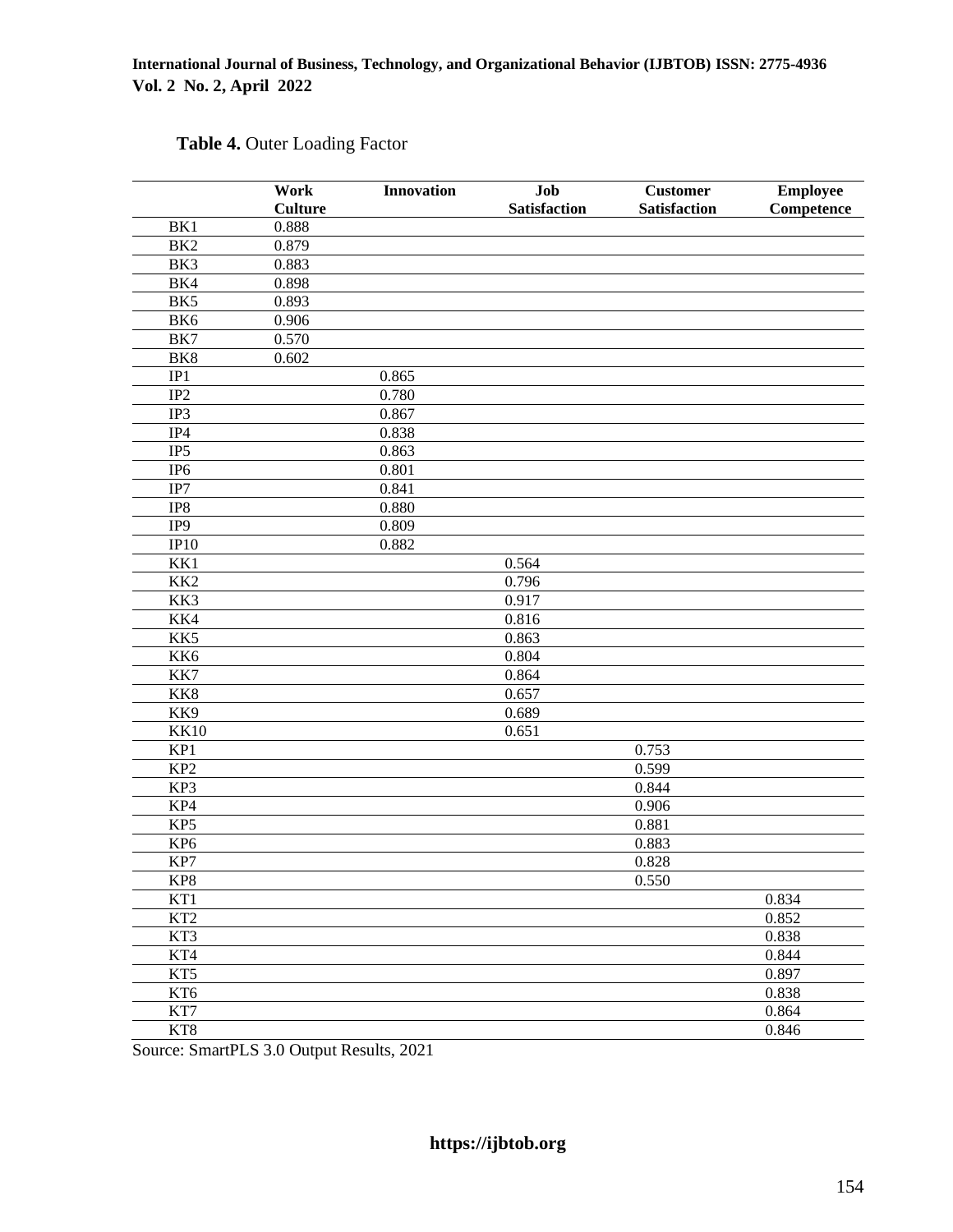Based on the table 4, it proves that each instrument on the indicators of each variable used in this research questionnaire has a loading factor value of  $> 0.5$ . The smallest loading factor value is found in item KP8 with a value of 0.550 and for the largest value is found in item KK3 statement instrument of 0.917. For this reason, it can be concluded that the statement instrument on the indicators used in this study is valid or has met the requirements of the convergent validity test, which means that the data provided by the respondents in this study is appropriate and can be measured.

 **Table 5.** Average Variance Extracted (AVE)

| Variabel                     | <b>Average Variance Extracted (AVE)</b> |
|------------------------------|-----------------------------------------|
| <b>Work Culture</b>          | 0.682                                   |
| <b>Innovation</b>            | 0.711                                   |
| <b>Job Satisfaction</b>      | 0.600                                   |
| <b>Customer Satisfaction</b> | 0.625                                   |
| <b>Employee Competence</b>   | 0.725                                   |

Source: SmartPLS 3.0 Output Results, 2021

Based on the table 5, for this research model all existing constructs have an AVE value  $> 0.5$ . For the work culture variable it has an AVE of 0.628, for the employee innovation variable it has an AVE of 0.711, for the job satisfaction variable it has an AVE of 0.600, for the customer satisfaction variable it has an AVE of 0.625 and for the competence variable it has an AVE of 0.725. From the results of the validity test, the measurement with discriminant validity on the variables of competence, innovation, work culture, customer satisfaction, job satisfaction and customer satisfaction is adequate and meets the discriminant validity test. The results of the AVE above further strengthen the statement from the results of the previous loading factor. So, it can be concluded that each statement item on the variables of competence, innovation, work culture, customer satisfaction, job satisfaction and customer satisfaction is valid.

# **C. Reliability Test**

| Variabel                     | Cronbach's Alpha |
|------------------------------|------------------|
| <b>Work Culture</b>          | 0.930            |
| Innovation                   | 0.955            |
| <b>Job Satisfaction</b>      | 0.925            |
| <b>Customer Satisfaction</b> | 0.912            |
| <b>Employee Competence</b>   | 0.946            |

Source: SmartPLS 3.0 Output Results, 2021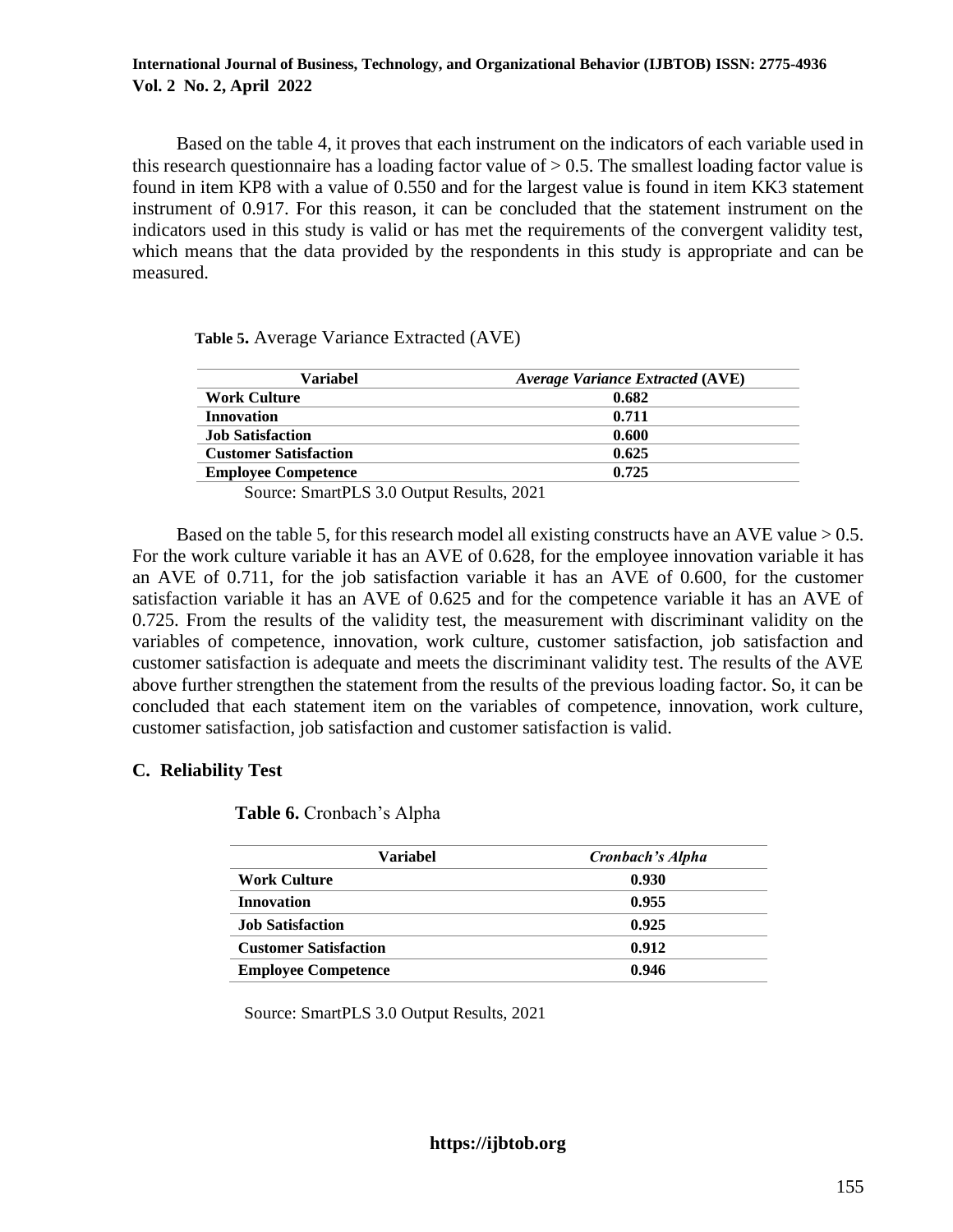The recommended number is that it should be  $> 0.7$  and the table 6 shows that all variables have a Cronbach alpha value  $> 0.7$ . So, it shows that all variables have good and proper reliability on each construct. For the Cronbach's alpha value, the lowest value is on the customer satisfaction variable of 0.912 and for the highest value on the employee innovation variable of 0.955. In conclusion, based on the results of validity and reliability testing, it is stated that all tools and variables in this study have been declared valid and reliable and meet the standard values that have been set.

# **D. Coefficient of Determination test (R-Square)**

|                                           | <b>R</b> Square |
|-------------------------------------------|-----------------|
| <b>Job Satisfaction</b>                   | 0.944           |
| <b>Customer Satisfaction</b>              | 0.895           |
| Source: SmartPLS 3.0 Output Results, 2021 |                 |

Based on the results of the SmartPLS 3.0 output shown on table 7, it states that the total R-Square value of job satisfaction is 0.944 or 94.4%, which means that the variables of competence, innovation, work culture, are able to explain the purchasing decision variables of 94.4% and the remaining 5.6 % influenced by other independent variables that were not included in this study. These variables such as lifestyle, price, quality of service and others.

Furthermore, the R-Square of customer satisfaction is 0.895 or 89.5% which means that the variables of competence, innovation, work culture and job satisfaction, are able to explain the purchasing decision variables of 89.5% and the remaining 10.5% is influenced by other independent variables that are not included in this study. These variables such as lifestyle, price, quality of service and others.

**E. T Test**

**Table 8.** T test results

|                                                                                              | <b>T</b> Statistics<br>( O/STDEV ) | <b>P</b> Values |
|----------------------------------------------------------------------------------------------|------------------------------------|-----------------|
| <b>Work Culture -&gt; Job Satisfaction</b>                                                   | 2.299                              | 0.022           |
| <b>Work Culture -&gt; Customer Satisfaction</b>                                              | 11.153                             | 0.000           |
| <b>Inovasi Pegawai -&gt; Job Satisfaction</b>                                                | 3.518                              | 0.000           |
| <b>Customer Satisfaction-&gt; Job Satisfaction</b>                                           | 6.640                              | 0.000           |
| <b>Employee Competence-&gt; Job Satisfaction</b>                                             | 2.119                              | 0.035           |
| <b>Employee Competence -&gt; Customer Satisfaction</b>                                       | 0.216                              | 0.829           |
| $\alpha$ $\alpha$ $\mathbf{p}$ $\alpha$ $\alpha$ $\alpha$ $\mathbf{p}$ $\mathbf{p}$ $\alpha$ |                                    |                 |

Source: SmartPLS 3.0 Output Results, 2021

Based on the results from the table 8, the results of testing the work culture variable on job satisfaction show the t-count value compared to the t-table of  $2.299 > 1.990$  with a significance value of 0.022 <0.05. The work culture variable on customer satisfaction shows the t-count value compared to the t-table of  $11.153 > 1.990$  with a significance value of  $0.000 < 0.05$ . The employee innovation variable on job satisfaction shows the t-count value compared to the t-table of  $3,518 >$ 1,990 with a significance value of  $0.000 < 0.05$ . The customer satisfaction variable on job satisfaction shows the t-count value compared to the t-table of  $6.640 > 1.990$  with a significance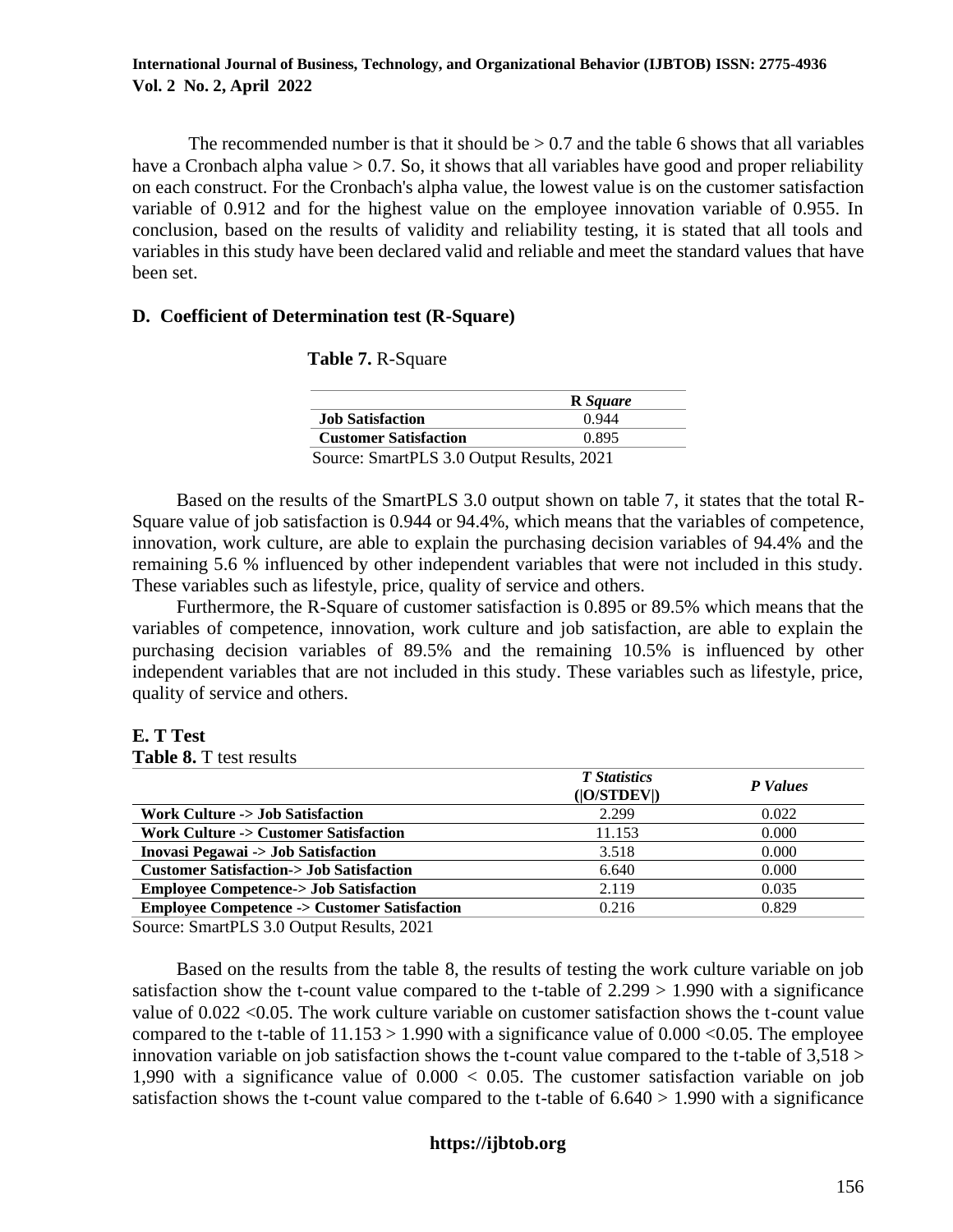value of 0.000 <0.05. The variable of employee competence on job satisfaction shows the t-count value compared to the t-table of  $2.119 > 1.990$  with a significance value of  $0.035 < 0.05$ . It can be concluded that work culture, employee innovation, employee competence influence job satisfaction and customer satisfaction. However, unlike the case with employee competence on customer satisfaction, the t-count value is compared to the t-table of 0.216 <1.990 with a significance value of  $0.829 > 0.05$ , this indicates that employee competence has no effect on customer satisfaction.

# **F. Test F Results**

This test is used to determine whether the independent variables jointly have a significant effect on the dependent variable, or are used to determine whether the regression model can be used to predict the dependent variable or not. Significant means that the relationship that occurs can apply to the population (can be generalized). To perform the f-test, it is necessary to analyze the f-table values. The f-table value can be calculated using the formula =FINV(prob;k;n) using the formula in Microsoft Excel = $Finv(0.05;4;79)$  with a result of 2.4873. Then the Ftable is 2,487.

The following is the calculation of the F test using the following formula:

$$
F = \frac{R^2/k}{(1 - R^2)/(n - k - 1)}
$$

$$
F = \frac{0.994^2/4}{(1 - 0.994^2)/(84 - 4 - 1)}
$$

$$
F = 171.4
$$

Based on the results of the calculations above, it shows that the results of testing the variables of work culture, employee innovation, commitment to job satisfaction through customer satisfaction show the f-count value compared to the f-table of 171.4 > 2.478 so it can be concluded that work culture, employee innovation, commitment has no effect on job satisfaction through customer satisfaction

#### **4.2 Discussion**

### **The Effect of Competence on Customer Satisfaction**

The results explain that employee competence on customer satisfaction has a negative effect with the original sample value of  $-0.014$  this is also supported by employee competence on customer satisfaction showing the t-count value compared to t-table 0.216 <1.990 with a significance value of 0.829> 0.05 p. This shows that employee competence has no effect on customer satisfaction. This insignificant effect can also be proven by several indicators or statements that give a less strong influence, namely that employees are happy with their current job because it is in accordance with their education / work experience and employees are happy with their current job because it is in accordance with their abilities and honesty at work is very important so that work can be carried out more easily. However, this is very important because not all employees apply it.

In accordance with the direction carried out by (Armstrong, 2006) core competencies describe what an organization is specifically able to do by comparing with its competitors with better results, the main capabilities can be seen in areas such as innovation, technology, sales, quality improvement, and human resources. Humans know finances are put to good use. If the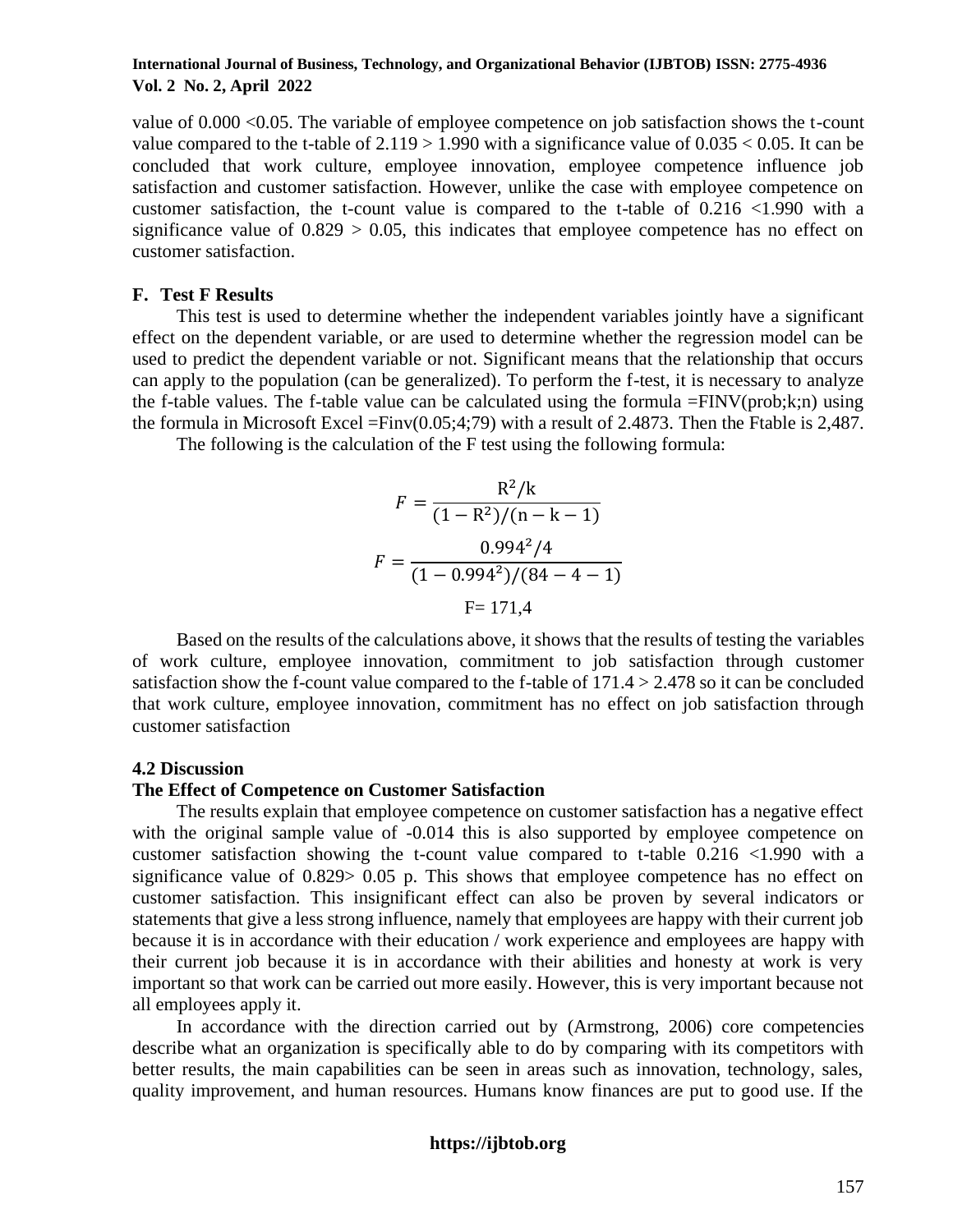company realizes what its distinctive strengths are then it can concentrate on using and developing them without leaving the effort to be of no use. The most distinctive strengths of all are the skills, knowledge, experience, expertise, and commitment of employees. This belief provides the basis as a guide for human resource management strategies.

Research proves that the influence of employee competence at the Ornamental Fish Cultivation Research Institute on customer satisfaction has a negative direction and does not significantly affect customer satisfaction. This means that the first hypothesis is rejected. This research is in line with (Hermawati, 2018), in her research stating that competence has no effect on customer satisfaction.

# **The Influence of Work Culture on Customer Satisfaction**

The results explain that work culture on customer satisfaction has a positive effect with the original value of the sample 0.742. This is also supported by the work culture on customer satisfaction which shows t-count compared to t-table r  $11.153 > 1.990$  with a significance value of 0.000 <0.05, this proves work culture has a significant influence on customer satisfaction. This significant influence can also be proven by several indicators or statements that have a strong influence, namely employees obey the rules set at work, employees enjoy working with colleagues if they respect each other, employees feel happy to accept consumers to provide solutions to problems they face in accordance with their work. In line with work culture according to work culture (Bukit et al., 2017) is as an individual image in the community that describes the values and norms that give birth to cultural values held by members in the community. Work behavior is seen in hard work, discipline, productive, creative, dynamic, responsibility, motivation, and the organization is getting better,

The results of this study prove that the influence of work culture on customer satisfaction has a positive direction and there is a significant influence on customer satisfaction. It means that the hypothesis is accepted and it can be stated that the stronger the work culture, the higher the customer satisfaction. The research is in line with the research of Sandra & Rahmat (2018); Bilgah (2021) who conducted a study showed that work culture has an effect on employee job satisfaction. **The Effect of Competence on Job Satisfaction**

Employee competence on job satisfaction has a positive effect with the original sample value of 0.101. This is also supported by employee competence on job satisfaction which shows the tcount value compared to t-table  $2.119 > 1.990$  with a significance value of  $0.035 < 0.05$ , this indicates that employee competence has an effect on job satisfaction. This significant influence can also be proven by several indicators or statements that give a strong influence, namely employees are motivated to work to get additional educational and training opportunities to improve their ability to work, understand tasks, main points, functions and job descriptions of the work carried out, friendly and caring attitude towards fellow employees and with the leadership must be maintained.

This is in line with (Tampubolon, 2014) revealing that competence includes skills, knowledge, experience, or attitudes that are very important in order to produce high performance. The direction of career development is in order to improve employee competencies to project to higher management positions, therefore the organization can create employee career development programs so as to help obtain appropriate competencies to occupy certain managerial positions for a long time. Managers from other departments help define the competencies required for jobs in their divisions, are involved in selecting candidates, and provide input when making selection decisions. Changes in knowledge, behavior, and skills make employee competence high. New employees will receive orientation, technical training, and other training.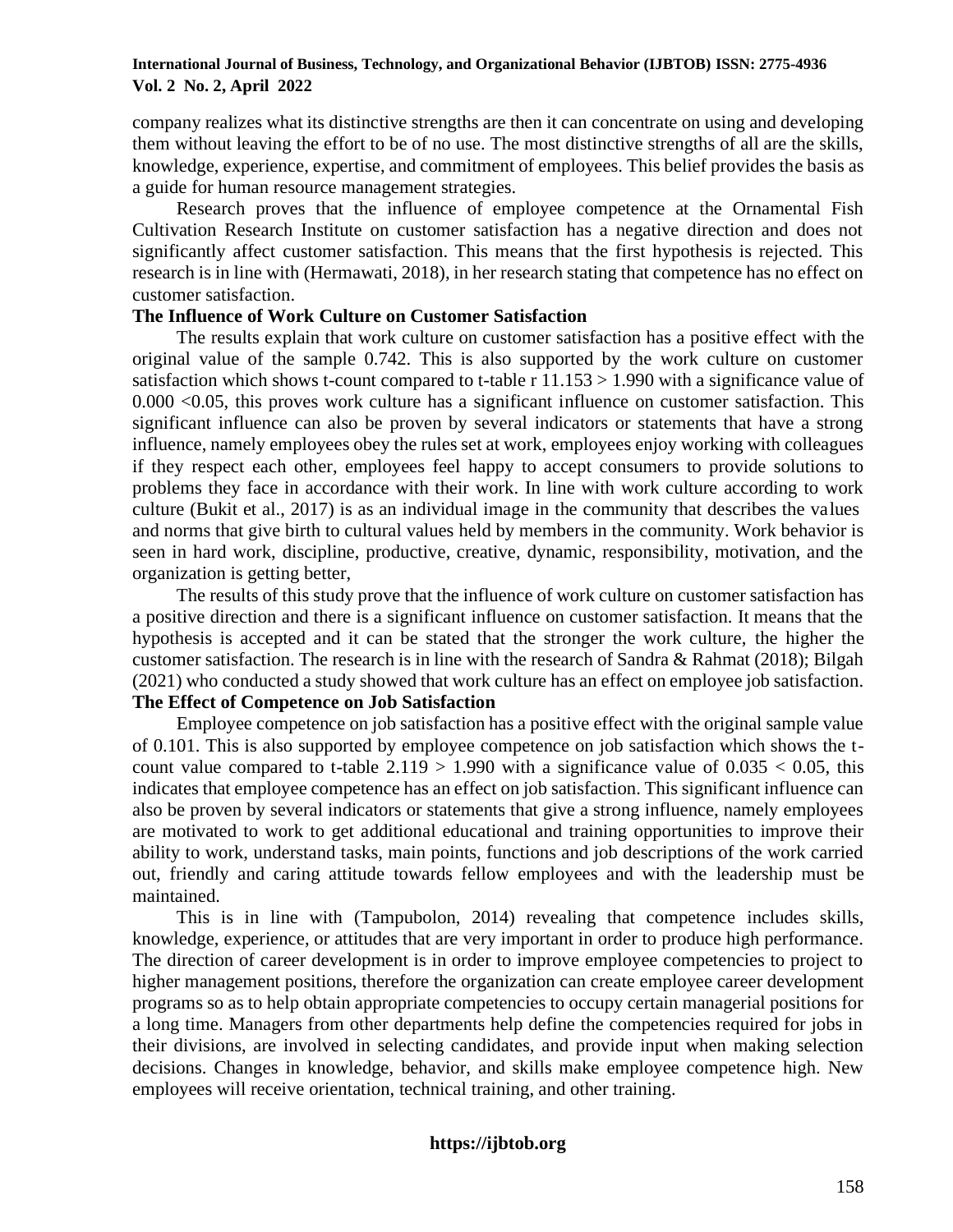The results of this study indicate that competence has a positive effect on job satisfaction and competence has a significant effect on job satisfaction. Thus, it means that H3 is accepted, and thus means that the higher the competence, the higher the job satisfaction. This study is also in line with the research of Rafiie D S et al. (2018) which proves that competence has an effect on employee job satisfaction.

# **The Effect of Innovation on Job Satisfaction**

The results explain that employee innovation on job satisfaction has a positive effect with the original sample value of 0.248 this is also supported by employee innovation on job satisfaction showing the t-count value compared to t-table 3.518> 1.990 with a significance value of 0.000 <0.05 this proves that employee innovation affects job satisfaction. This significant influence can also be proven by several indicators or statements that have a strong influence, namely employees trying to realize new ideas into new methods/research and looking for methods/research through innovation so as to add ideas and creativity, employees are able to explain new prospects by utilizing things – things that have never been used by others and have new ideas to change or add new designs to existing products

According to (Robbins P Stephen, 2013), Innovation is as a new idea and applied to update products or processes and services, successful organizations can encourage innovation and master change, otherwise they will be lost/extinct. Victory belongs to organizations that maintain flexibility, continuously improve quality, and outperform competitors in the market by delivering innovative products and services. Stimulating employee creativity and tolerance for change is a manager's challenge.

The results of this study prove that the influence of innovation on job satisfaction has a positive direction and has a significant effect on job satisfaction. Thus, H4 is accepted, which means that investment has a significant effect on job satisfaction. This research is in line with the research of Sujarwo (2017) and García-Buades et al, (2015) which prove that innovation has a positive impact on job satisfaction.

# **The Influence of Work Culture on Job Satisfaction**

The results explain that work culture on job satisfaction has a positive effect with the original sample value of 0.198 this is also supported by employee work culture on job satisfaction showing the t-count value compared to t-table of 2.299> 1.990 with a significance value of 0.022 <0.05 This shows that the employee's work culture has an effect on job satisfaction. This significant influence can also be proven by several indicators or statements that have a strong influence, namely completing the tasks given properly according to the position and responsibilities given or if assigned to help work in other fields. . Happy to work with colleagues if they respect each other feel happy because they can provide information about services to consumers.

(Bukit et al., 2017), states that there are three elements in structuring work culture, namely: 1) norms, 2) human resource apparatus, and 3) work institutions/methods. The three elements must be considered in managing work culture, firstly the norms used as guidelines are then applied and carried out in every method, program, and management so that they can produce performance such as quality products/services to improve services. The implementation of work culture is very important because it can change the behavior of HR in producing high work productivity in facing challenges.

The results of this study indicate the influence of work culture on job satisfaction has a positive direction and has a significant effect on customer satisfaction. Thus, it means that Ho is rejected and H5 is accepted, which means that work culture has a significant effect on job satisfaction. This study is in line with the research results of Rafiie D S et al. (2018), which proves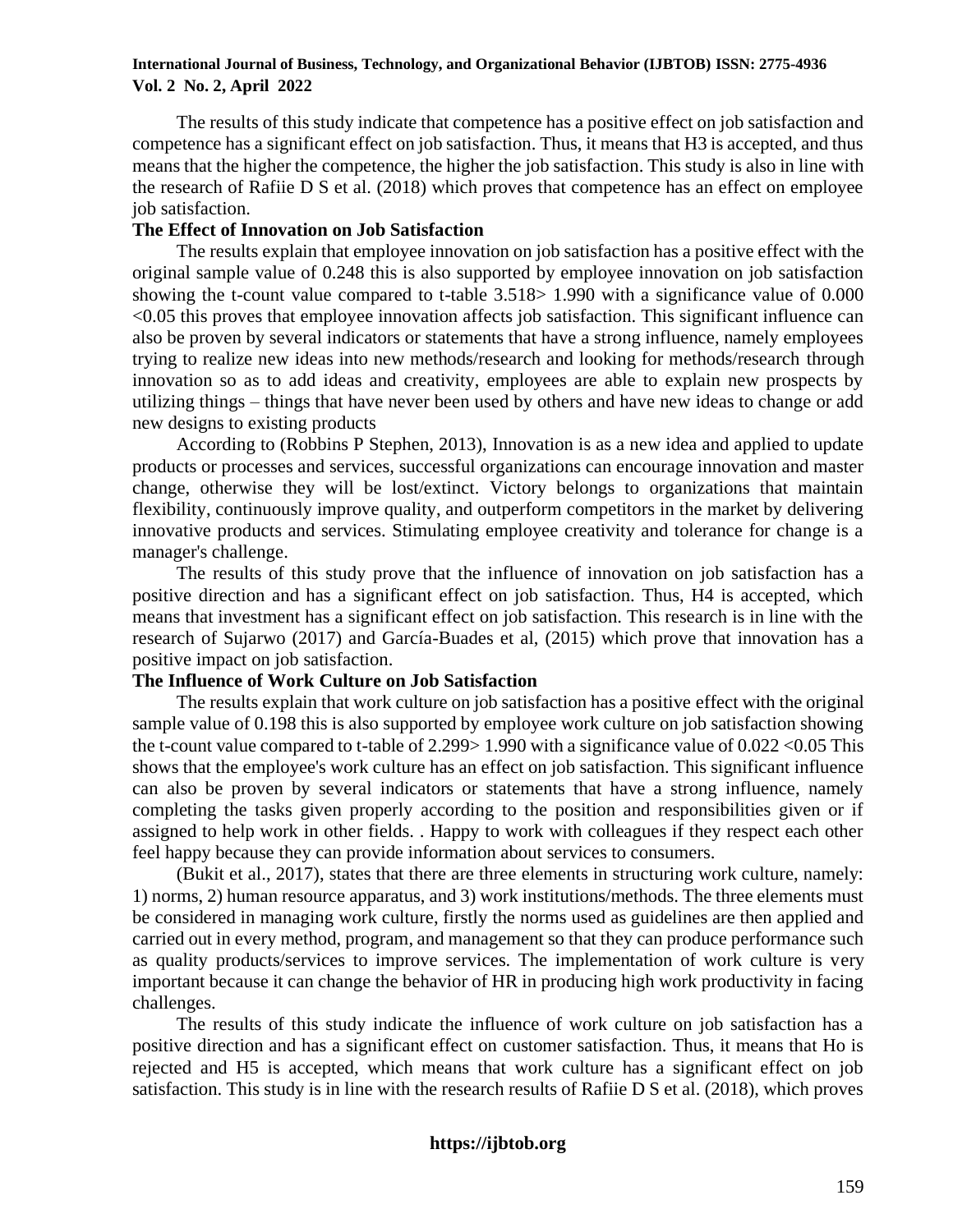that organizational culture with several indicators similar to work culture indicators from this study has an effect on job satisfaction.

# **The Effect of Customer Satisfaction on Job Satisfaction**

Based on the results of the analysis that has been carried out, it explains that customer satisfaction on job satisfaction has a positive effect with the original sample value of 0.697 this is also supported by customer satisfaction on job satisfaction showing the t-count value compared to t-table of  $6.640 > 1.990$  with a significance value of  $0.000 < 0.05$  this indicates that customer satisfaction has an effect on job satisfaction. This significant influence can also be proven by several indicators or statements that have a strong influence, namely having a shared commitment to provide services in accordance with the vision and mission, providing opportunities for customers to submit complaints and respond to customer complaints, and provide services in accordance with applicable regulations. . These results are in line with research conducted by Indrawati Ayu Desi, 2013 and Chi and Gursoy, 2009 in their research which states that customer satisfaction has a significant effect on job satisfaction.

Customer satisfaction depends on the perceived performance of the product relative to the wishes of the buyer. If the performance of the product/service falls short of expectations, the customer is dissatisfied. If performance exceeds expectations, the customer is very satisfied. Another customer-perceived value is the customer's evaluation of the market's benefits and offerings against competitors, and it should also be noted that customers often do not judge based on value and cost but act on perceived value. Lamb et al., (2018), states that customer evaluations of products/services in goods or services have met their needs and expectations, which is called customer satisfaction. Failure to fulfill needs and expectations results in dissatisfaction with goods/services. Some companies make efforts to reduce costs by reducing product/service quality, these activities can damage customer relationships.

# **The Influence of Competence, Innovation and Work Culture Simultaneously Through Job Satisfaction on Customer Satisfaction.**

The results explain that Competence, Innovation and Work Culture Simultaneously through Job Satisfaction on Customer Satisfaction has a positive but no effect by showing the f-count value compared to the f-table of  $171.4 > 2.478$  so that it can be concluded that work culture, employee innovation, commitment do not affect job satisfaction through customer satisfaction. The results of the study prove that there is no influence of competence, innovation and work culture simultaneously through job satisfaction on customer satisfaction has a positive direction. Thus, it means that the 6th hypothesis is rejected. The results of this study are not in line with the research results of Rafiie D S, et al. (2018) which states that competence, innovation and work culture simultaneously through job satisfaction affect customer satisfaction.

# **5 Conclusion**

Based on the data analysis and discussion that has been carried out, through this research it can be concluded that:

a. Employee competence has no effect on customer satisfaction at the Ornamental Fish Cultivation Research Institute. This insignificant effect is evidenced by several indicators or statements that give a less strong influence, namely that employees are happy with their current job because it is in accordance with education / work experience as well as ability and honesty at work, it is very important so that work can be carried out more easily. because not all employees apply it.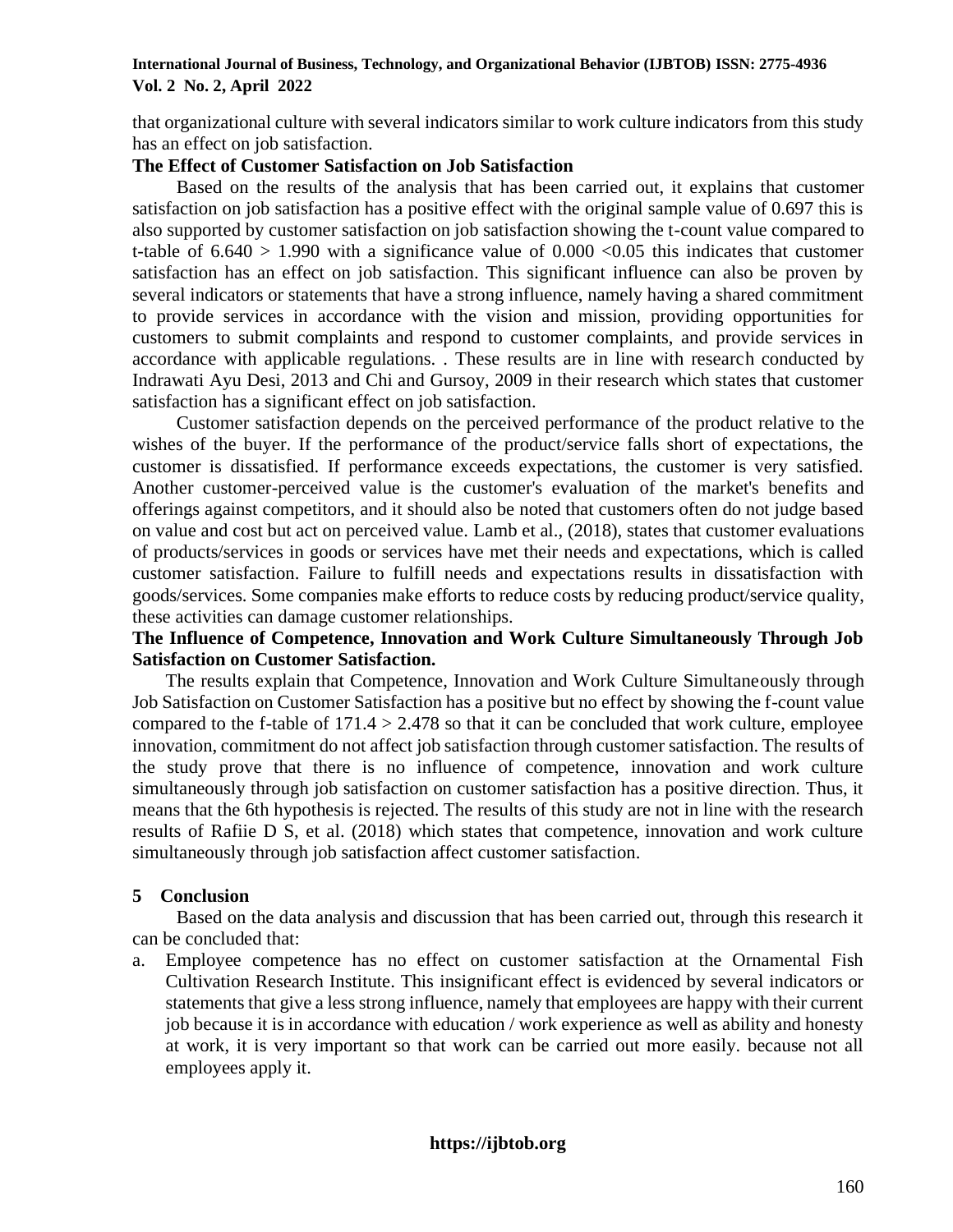- b. Work culture has a significant effect on customer satisfaction at the Ornamental Fish Cultivation Research Institute. Strong indicators and statements in this study are evidenced by a disciplined work culture, obeying regulations, and completing the tasks given properly according to the positions and responsibilities given or if assigned to help with work, also supported by cooperation and mutual respect at the Research Institute. Ornamental Fish Cultivation has a good impact on customer relationships so as to provide customer satisfaction.
- c. Employee competence has an effect on job satisfaction at the Ornamental Fish Cultivation Research Institute. It can be proven from several indicators or statements that have a strong influence, namely employees are motivated to work to get additional educational and training opportunities in improving work abilities such as understanding the main tasks, functions and job descriptions of the work performed, friendly and caring attitude towards fellow employees as well as with the leadership also have to be maintain.
- d. Employee innovation affects job satisfaction at the Ornamental Fish Cultivation Research Institute. This can be proven by strong indicators or statements, namely employees are trying to realize new ideas into new methods/research and looking for methods/research through innovation so as to add ideas and creativity, besides that employees are able to identify new opportunities and have new ideas.
- e. Employee work culture affects job satisfaction at the Ornamental Fish Cultivation Research Institute. The indicators and strong statements about this research are completing the tasks given properly according to the positions and responsibilities given or if assigned to help work in other fields, the practice of openness and cooperation as a work culture has a positive impact on job satisfaction on the side of creating a conducive working environment and comfortable work at the Ornamental Fish Cultivation Research Institute.
- f. Employee customer satisfaction has an effect on job satisfaction at the Ornamental Fish Cultivation Research Institute. Several indicators or statements that have a strong influence are having a shared commitment to provide services in accordance with the vision and mission, customers can submit complaints and customer complaints are responded to, and provide services in accordance with applicable regulations.
- g. Competence, innovation and work culture simultaneously through job satisfaction have no effect on customer satisfaction at the Ornamental Fish Cultivation Research Institute.

# **REFERENCES**

Armstrong, M. (2006). *Strategic Human Resource Management*.

- Bahri, S. M. (2018). *Lingkungan Kerja, Budaya Organisasi Dan Motivasi Terhadap Kepuasan Kerja Yang Berimplikasi Terhadap Kinerja Dosen. Jakad Publishing. Surabaya*. 2018.
- Bukit, B., Malusa, T., & Rahmat, A. (2017). *Pengembangan Sumber Daya Manusia. Teori, Dimensi Pengukuran,*.
- Chi, C. G., & Gursoy, D. (2009). Employee satisfaction, customer satisfaction, and financial performance: An empirical examination. *International Journal of Hospitality Management*, *28*(2), 245–253. https://doi.org/10.1016/j.ijhm.2008.08.003
- Eisingerich, A. B., & Bell, S. J. (2008). Customer education increases trust. *MIT Sloan Management Review*, *50*(1), 10–11.
- García-Buades, M. E., Ramis-Palmer, C., & Manassero-Mas, M. A. (2015). Climate for innovation, performance, and job satisfaction of local police in Spain. *Policing*, *38*(4), 722–737. https://doi.org/10.1108/PIJPSM-02-2015-0019
- Gursoy, D., & Swanger, N. (2007). Performance-enhancing internal strategic factors and